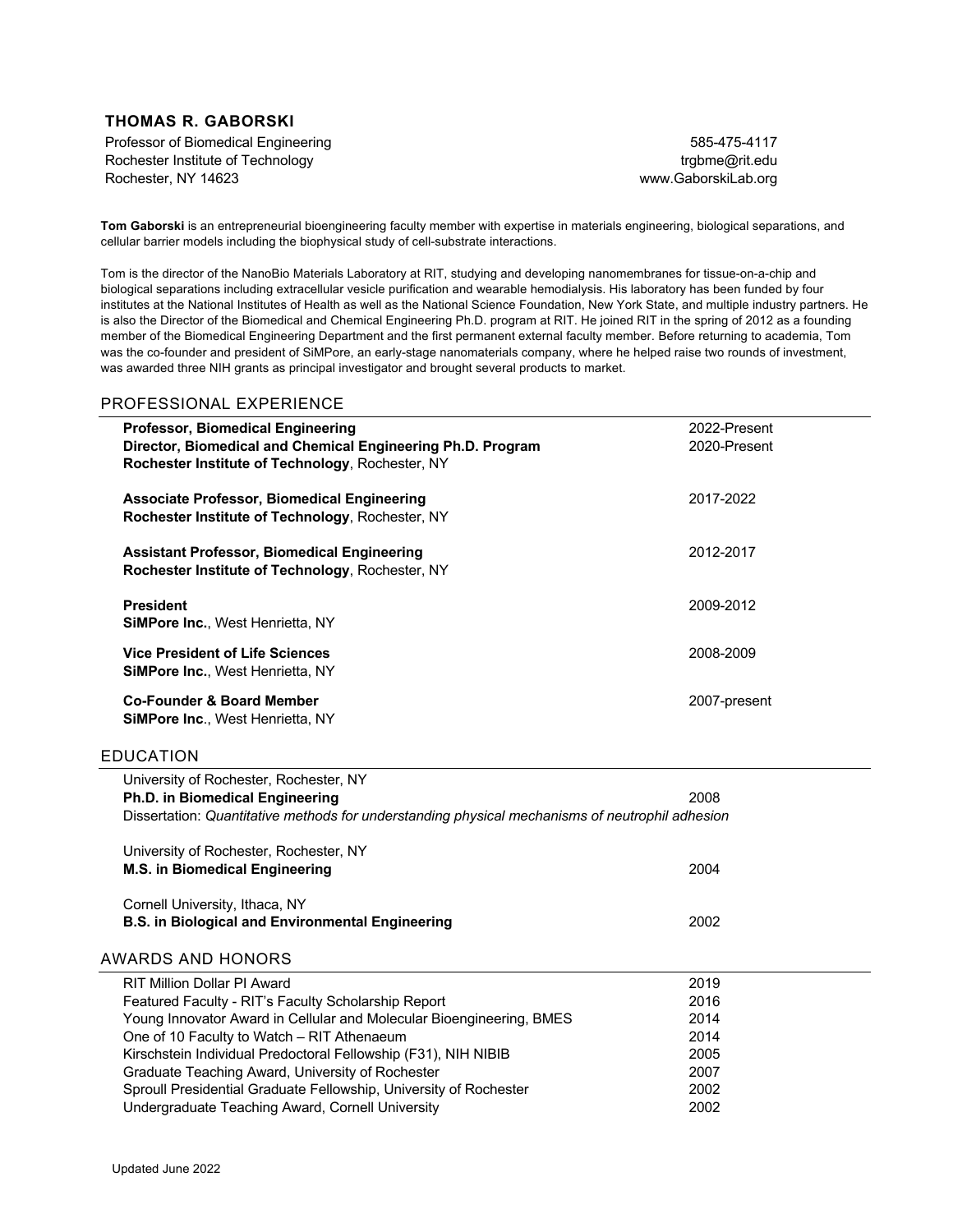## **Graduate Research Practicum BIME 697 (RIT):** 2022

This course gives students supervised practical training within academic research laboratories prior to conducting their own dissertation research. Students will identify a laboratory or laboratories to conduct research. With the principal investigator of the research laboratory, students will complete a brief critical literature review in the sub-field of that laboratory. Students will be trained on experimental or computational methods specific to that laboratory and learn relevant applied data analysis techniques. As the Ph.D. Director, I serve as the lead and coordinator of our rotation program.

## **Graduate Research Seminar BMECHE/ENGR 795 (RIT):** 2022

Weekly internal and external seminar series including discussion on how to prepare for PhD qualifying exams, candidacy exams and thesis defense (enrollment 11).

## **Graduate Literature Review BIME 749 (RIT):** 2022

This course introduces students to the methods involved in conducting a review of existing research. Students will also review current journal articles within a specific research domain identified by the course instructor. The course will allow flexibility for students to select and critically review articles that align with their research interests within this domain (enrollment 11).

## **Medical Device Design BIME407 (RIT):** 2018, 2019, 2020\*, 2021\*, 2022

Renamed and redesigned the curriculum to implement the team project-based Biodesign process. Required core BME course plus elective for other engineering majors (enrollment 55-65) \*HyFlex simultaneous in-person and on-line 2020 and 2021

## **Engineering Cell-Substrate Interactions BIME770 (RIT):** 2019

Designed, developed and delivered. Lecture and Lab. Elective graduate course (enrollment 7)

# **Tissue Engineering BIME570/670 (RIT):** 2014, 2015, 2016, 2018

Designed, developed and delivered four times. Elective undergraduate and graduate course (enrollment 15)

# **Introduction to Biomaterials BIME370 (RIT):** 2013, 2014, 2015, 2016, 2017, 2018

Designed, developed and delivered six times. Required core BME course (enrollment 55-60)

# **Systems Physiology II BIME 411 (RIT):** 2012, 2015

Designed, developed and delivered. Co-taught with Daniel Phillips. Required core BME course (enrollment 50)

# **Musculoskeletal Biomechanics BIME200 (RIT):** 2012

Redesigned course content and refined laboratory exercises. Lecture and Lab. Required core BME course (enrollment 45)

**Introduction to Programming for Biomechanics BME201L (University of Rochester):** 2005, 2006 Required core BME course covering programming fundamentals using MATLAB (enrollment 45)

# JOURNAL PUBLICATIONS

- 48. Mansouri MM , Ahmed A, Ahmad D, McCloskey MC, Joshi IM, **Gaborski TR,** Waugh RE, McGrath JL, Day SW and Abhyankarr VV. The Modular μSiM Reconfigured: Integration of Microfluidic Capabilities to Study in vitro Barrier Tissue Models under Flow. bioRxiv preprint. doi: https://doi.org/10.1101/2022.03.28.486107.
- 47. Ahmed A, Joshi IM, Mansouri MM, Byerley AM, Day SW, **Gaborski TR** and Abhyankarr VV. Local Extensional Flows Induce Long-Range Fiber Alignment in 3D Collagen Hydrogels. bioRxiv preprint. doi: https://doi.org/10.1101/2022.02.04.479166.
- 46. Poskus MD, **Gaborski TR** and Day SW. Computational Modeling of Blood Damage and Mass Transport in A Membrane-based Microfluidic Device. bioRxiv preprint. doi.org/10.1101/2020.06.15.152686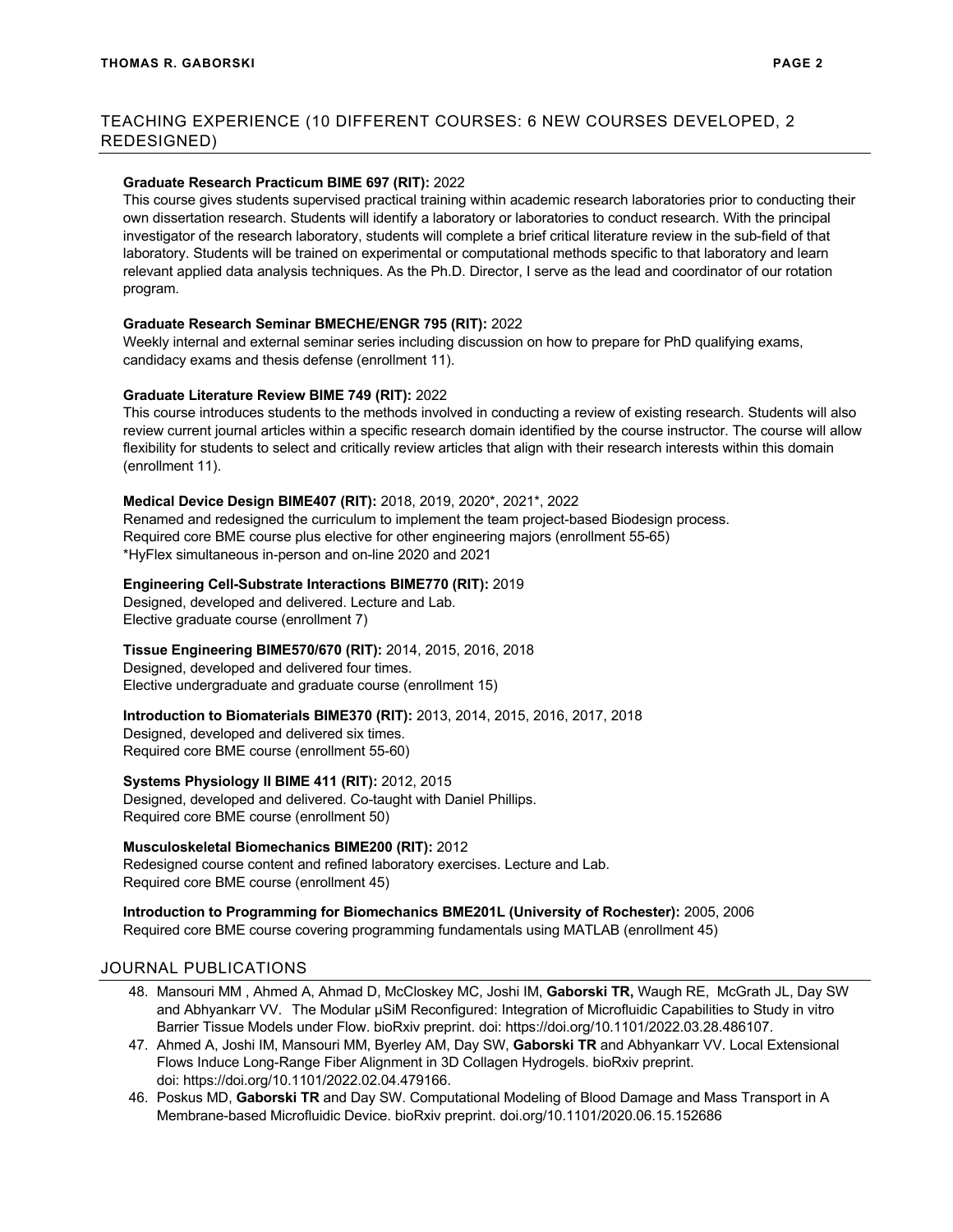- 45. Ramirez MM, Soule CW, Delgadillo LF and **Gaborski TR**. Nanopatterned thermoresponsive functionalization of substrates via nanosphere lithography. bioRxiv preprint. doi.org/10.1101/796268.
- 44. Allahyari Z and **Gaborski TR**. Engineering Cell-Substrate Interactions on Porous Membranes for Microphysiological Systems. Lab on a Chip. 2022. 22: 2080-2089.
- 43. Allahyari Z, Casillo SM, Perry SP, Gholizadeh S and **Gaborski TR**. Disrupted Surfaces of Porous Membranes Reduce Nuclear YAP Localization and Enhance Adipogenesis through Morphological Changes. ACS Biomaterials Science & Engineering. 2022. 8(5): 1791-1798.
- 42. Lucas K, Dehghani M, Khire T, Flax JD, **Gaborski TR** and McGrath JL. A Predictive Model of Nanoparticle Capture on Ultrathin Nanoporous Membranes. Journal of Membrane Science. 2021. 633: 119357.
- 41. Ahmed A, Joshi IM, Mansouri MM, **Gaborski TR** and Abhyankarr VV. Engineering Fiber Anisotropy within Natural Collagen Hydrogels. American Journal of Physiology-Cell Physiology. 2021. 320(6): C1112-C1124.
- 40. Ahmed A, Joshi IM, Larson S, Gholizadeh S, Forouzandeh F, Borkholder DA, **Gaborski TR** and Abhyankar AA. Microengineered Three-Dimensional Collagen Landscapes with Independetly Tunable Fiber Anisotropy and Directionality. Advanced Materials Technologies. 2021. 6(4): 2001186.
- 39. Rode RP, Chung HH, Miller HN, **Gaborski TR** and Moghaddam S. Trilayer Interlinked Graphene Oxide Membrane for Wearable Hemodialyzer. Advanced Materials Interfaces. 2021. 8(3): 2170011. (*Cover Illustration*).
- 38. Gholizadeh S, Allahyari Z, Carter RN, Delgadillo LF, Marchi N and **Gaborski TR**. Robust Variable and Gradient Thickness Membranes for Tissue Barrier Models. Advanced Materials Technologies. 2020. 5(12): 2000474.
- 37. Salminen AT, Tiothof J, Izhiman Y, Masters EA, McCloskey MC, **Gaborski TR**, Kelley DH, Pietropaoli AP, Waugh RE and McGrath JL. Endothelial Cell Apicobasal Polarity Facilitates Distinct IL-8 Secretion and Immune Responses to Systemic vs. Local Inflammation*.* Integrative Biology. 2020. 12(11): 275–289.
- 36. Salminen AT, Allahyari Z, Gholizadeh S, McCloskey MC, Ajalik R, Cottle RN, **Gaborski TR** and McGrath JL. In Vitro Studies of Transendothelial Migration for Biological and Drug Discovery. Frontiers in Medical Technology. 2020. 2: 600616.
- 35. Ramirez MM, Soule CW, Dehghani M and **Gaborski TR**. Use of Nanosphere self-assembly to pattern ultrathin membranes for the study of extracellular Vesicles. Nanoscale Advances, 2020. 2, 4427-4436. (*Cover Illustration*)
- 34. Lucas K, Ahmad SD, Dehghani M, **Gaborski TR** and McGrath JL. Critical Flux Behavior of Ultrathin Silicon Nanomembranes. Separathion and Purification Technology. 2020. 251:117342.
- 33. Dehghani M, Gulvin SM, Flax J and **Gaborski TR**. Systematic evaluation of PKH Labelling on extracellular Vesicle Size by nanoparticle tracking Analysis. Scientific Reports. 2020. 10:9533.
- 32. Miller JJ, Carter JA, Hill K, DesOrmeaux JPS, Carter RN, **Gaborski TR**, Roussie JA, McGrath JL and Johnson DG. Free Standing, Large Area Silicon Nitride Membranes for High Toxin Clearance and Small Format Hemodialysis. Membranes. 2020. 10(6): 119.
- 31. Piazza N, Dehghani M, **Gaborski TR** and Wuertz-Kozak K. Therapeutic potential of extracellular vesicles in degenerative diseases of the intervertebral disc. Frontiers Bioengineering and Biotechnology. 2020. 8:311.
- 30. Khire TS, Salminen AT, Swamy H, Lucas KS, McCloskey MC, Ajalik RE, Chung HH, **Gaborski TR**, Waugh RE, Glading AJ and McGrath JL. et al. Microvascular Mimetics for the Study of Leukocyte–Endothelial Interactions. Cellular and Molecular Bioengineering. 2020. 13:125-139. (*Cover Illustration*)
- 29. Hill K, Walker SN, Salminen A, Chung HL, Li Z, Ezzat B, Miller JJ, Desormeaux JP, Zhang J, Hayden A, Burgin T, Piraino L, May MN, **Gaborski TR**, Roussie JA, Taylor J, DiVicenti L, Shestopalov AA, McGrath JL and Johnson DG. Second Generation Nanoporous Silicon Nitride Membranes for High Toxin Clearance and Small Format Hemodialysis. Advanced Healthcare Materials. 2020 9(4):1900750.
- 28. Allahyari Z, Gholizadeh S, Chung HH, Delgadillo, LF and **Gaborski TR**. Micropatterned Poly(ethylene glycol) Islands Disrupt Endothelial Cell–Substrate Interactions Differently from Microporous Membranes. ACS Biomaterials Science & Engineering. 2020. 6(2):959-968.
- 27. Dehghani M, Luca K, Flax J, McGrath J and **Gaborski TR**. Tangential flow microfluidics for the capture and release of nanoparticles and extracellular vesicles on conventional and ultrathin membranes. Advanced Materials Technologies. 2019 4(11): 1900539.
- 26. Salminen AT, Zhang J, Madejski GR, Khire TS, Waugh RE, McGrath JL and **Gaborski TR**. Ultrathin Dual-Scale Nano- and Micro-Porous Membranes for Vascular Transmigration Models. Small. 2019. 15(6): 1804111. (*Cover Illustration*)
- 25. Chung HH, Bellefeuille S, Miller HN and **Gaborski TR**. Extended live-tracking and quantitative characterization of wound healing and cell migration with SiR-Hoechst. Experimental Cell Research. 2018. 1-2:198-210.
- 24. Chung HH, Ramirez MM, Kwarta BJ and **Gaborski TR**. Use of Porous membranes in tissue barrier and co-culture models. Lab on a Chip. 2018. 18:1671-1689.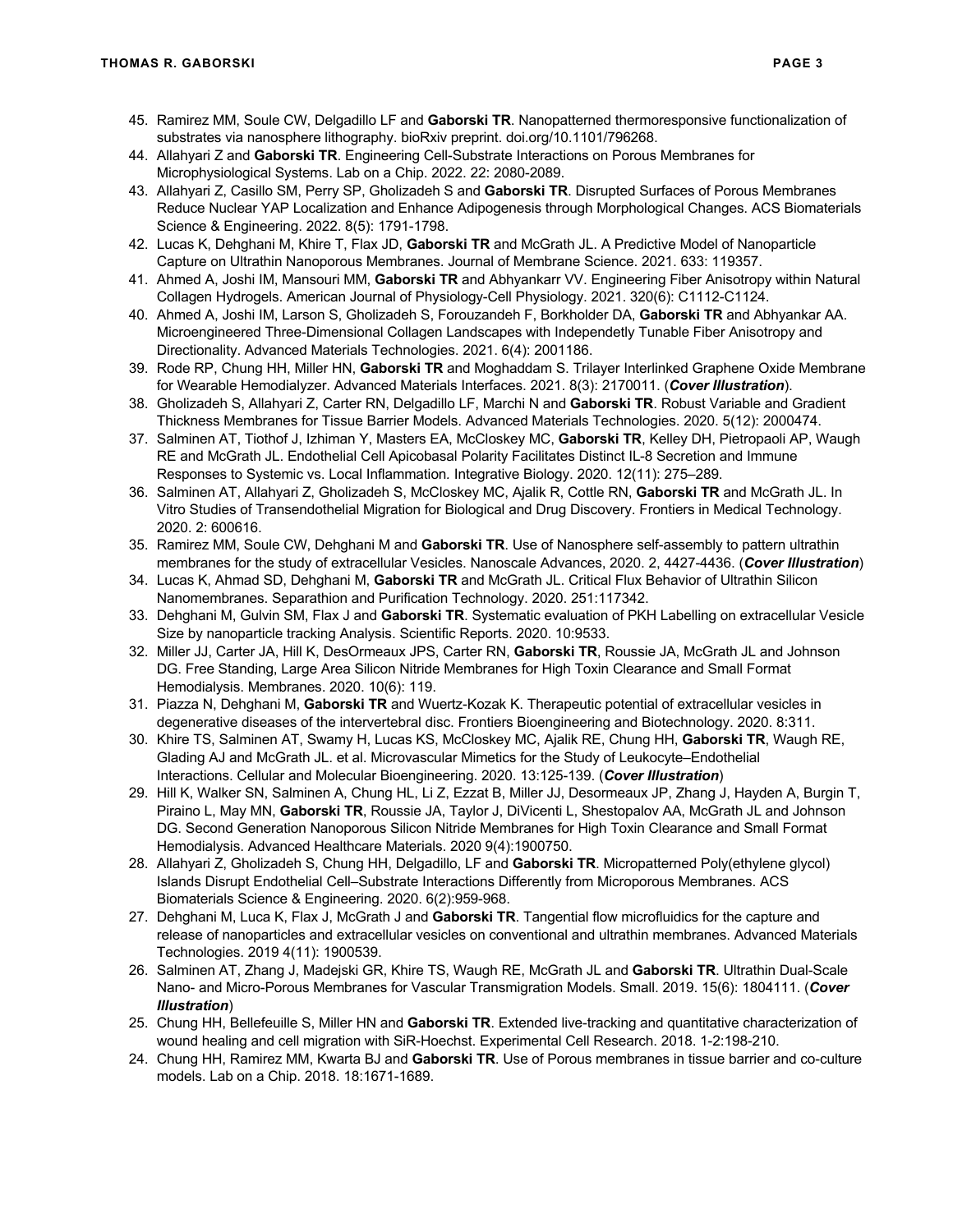- 23. Chung HH, Casillo SM, Perry SJ and **Gaborski TR**. Porous substrates promote early endothelial migration at the expense of fibronectin fibrillogenesis. ACS Biomaterials Science & Engineering. 2018 4(1): 222-230. (*Cover Illustration*)
- 22. Ramirez MM and **Gaborski TR**. Fabrication Techniques Enabling Ultrathin Nanostructured Membranes for Separations. Electrophoresis. 2017. 38 (19): 2374-2388.
- 21. Casillo SM, Peredo AP, Perry SJ, Chung HH and **Gaborski TR**. Membrane pore spacing can modulate endothelial cell-substrate and cell-cell interactions*.* ACS Biomaterials Science & Engineering. 2017. 3(3): 243-248.
- 20. Carter RN, Casillo SM, Mazzocchi AR, DesOrmeaux JS, Roussie JA and **Gaborski TR**. Ultrathin transparent membranes for cellular barrier and co-culture models. Biofabrication. 2017. 9(1): 015019.
- 19. Winans JD, Smith KJP, **Gaborski TR**, Roussie JA, McGrath JL. Membrane capacity and fouling mechanisms for ultrathin nanomembranes in dead-end filtration. Journal of Membrane Science. 2016. 499: 282-289.
- 18. Qi C, Striemer CC, **Gaborski TR**, McGrath JL and Fauchet PM. Influence of silicon dioxide capping layers on pore characteristics in nanocrystalline silicon membranes. Nanotechnology. 2015. 26 (5): 055706.
- 17. Miller JJ, Carter RN, McNabb KB, Winans JD, DesOrmeaux JS, Striemer CC and **Gaborski TR**. Lift-off of Large-Scale Ultrathin Nanomembranes. Journal of Micromechanics and Microengineering. 2015. 25 (1): 015011.
- 16. Nehilla BJ, Nataraj N, **Gaborski TR** and McGrath JL. Endothelial Vacuolization Induced by Highly-permeable Silicon Membranes. Acta Biomateriala. 2014. 10 (11): 4670-4677.
- 15. DesOrmeaux JS, Winans JD, Wayson SE, **Gaborski TR**, Khire TS, Striemer CC and McGrath JL. Nanoporous Silicon Nitride Membranes Fabricated from Porous Nanocrystalline Silicon Templates. Nanoscale. 2014. 6 (18): 10798-10805.
- 14. Mazzocchi AR, Man AJ, DesOrmeaux JS and **Gaborski TR**. Porous membranes Promote Endothelial Differentiation of Adipose-Derived Stem Cells and Perivascular Interactions. Cellular and Molecular Bioengineering. 2014. 7(3): 369-378.
- 13. Qi C, Striemer CC, **Gaborski TR**, McGrath JL and Fauchet PM. Highly Porous Silicon Membranes Fabricated from Silicon Nitride/Silicon Stacks. Small. 2014. 10(14): 2946–2953.
- 12. **Gaborski TR**, Sealander MN, Waugh RE and McGrath JL. Dynamics of adhesion molecule domains on neutrophil membranes: Surfing the dynamic cell topography. European Biophysics Journal. 2013. 42(11-12):851-855.
- 11. Snyder JL, Getpreecharsawas J, Fang DZ; **Gaborski TR**, Striemer CS, Fauchet PM, Borkholder DA and McGrath JL. High performance, low voltage electroosmotic pumps with molecularly thin nanoporous silicon membranes. PNAS. 2013. 110(46):18424-30.
- 10. Johnson DG, Khire TS, Lyubarskaya YL, Smith KJ, DesOrmeaux JS, Taylor JG, **Gaborski TR**, Shestopalov AA, Striemer CC, McGrath JL. Ultrathin Silicon Membranes for Wearable Hemodialysis. Advances in Chronic Kidney Disease. 2013. 20 (6): 508-515.
- 9. Kavalenka MN, Striemer CC, Fang DZ, Shome K, **Gaborski TR**, McGrath JL, Fauchet PM. Ballistic and nonballistic gas flow through ultrathin nanopores. Nanotechnology. 2012. 13;23(14):145706.
- 8. Snyder JL, Clark A Jr., Fang DZ, **Gaborski TR**, Striemer CC, Fauchet PM, McGrath JL. An experimental and theoretical analysis of molecular separations by diffusion through ultrathin nanoporous membranes. J Memb Sci. 2011. 1;369(1-2):119-129.
- 7. **Gaborski TR**, Snyder JL, Striemer CC, Fang DZ, Hoffman M, Fauchet PM, McGrath JL. High Performance Separation of Nanoparticles with Ultrathin Porous Nanocrystalline Silicon (pnc-Si) membranes. ACS Nano. 2010. 23; 4(11):6973-81.
- 6. Fang DZ, Striemer CS, **Gaborski TR**, McGrath JL and Fauchet PM. Methods for controlling the morphology of ultra-thin porous nanocrystalline silicon membranes. J Phys: Condens Matter 2010 Nov 17; 22(45):4134
- 5. Fang DZ, Striemer CS, **Gaborski TR**, McGrath JL, Fauchet PM. Pore size control of ultra-thin silicon membranes by rapid thermal carbonization. Nano Letters. 2010. 10(10):3904-8.
- 4. Agrawal AA, Nehilla BJ, Reisig KV, **Gaborski TR**, Fang DZ, Striemer CC, Fauchet PM, McGrath JL. Porous nanocrystalline silicon as a substrate for cell culture experiments. Biomaterials. 2010. 31(20):5408-17.
- 3. **Gaborski TR**, Sealander MN, Ehrenberg MS, Waugh RE, McGrath JL. Image Correlation Microscopy for Mobility and Cluster Measurements Using Uniform Illumination. Journal of Microscopy. 2010. 237(1):39-50.
- 2. **Gaborski TR**, Clark Jr A, Waugh RE, McGrath JL. Membrane mobility of beta2 integrins and rolling associated adhesion molecules on resting neutrophils. Biophysical Journal. 2008. 95(10):4934-47.
- 1. Striemer CC, **Gaborski TR**, McGrath JL, Fauchet PM. Charge- and size-based separation of macromolecules using ultrathin silicon membranes. Nature. 2007. 445(7129):749-53.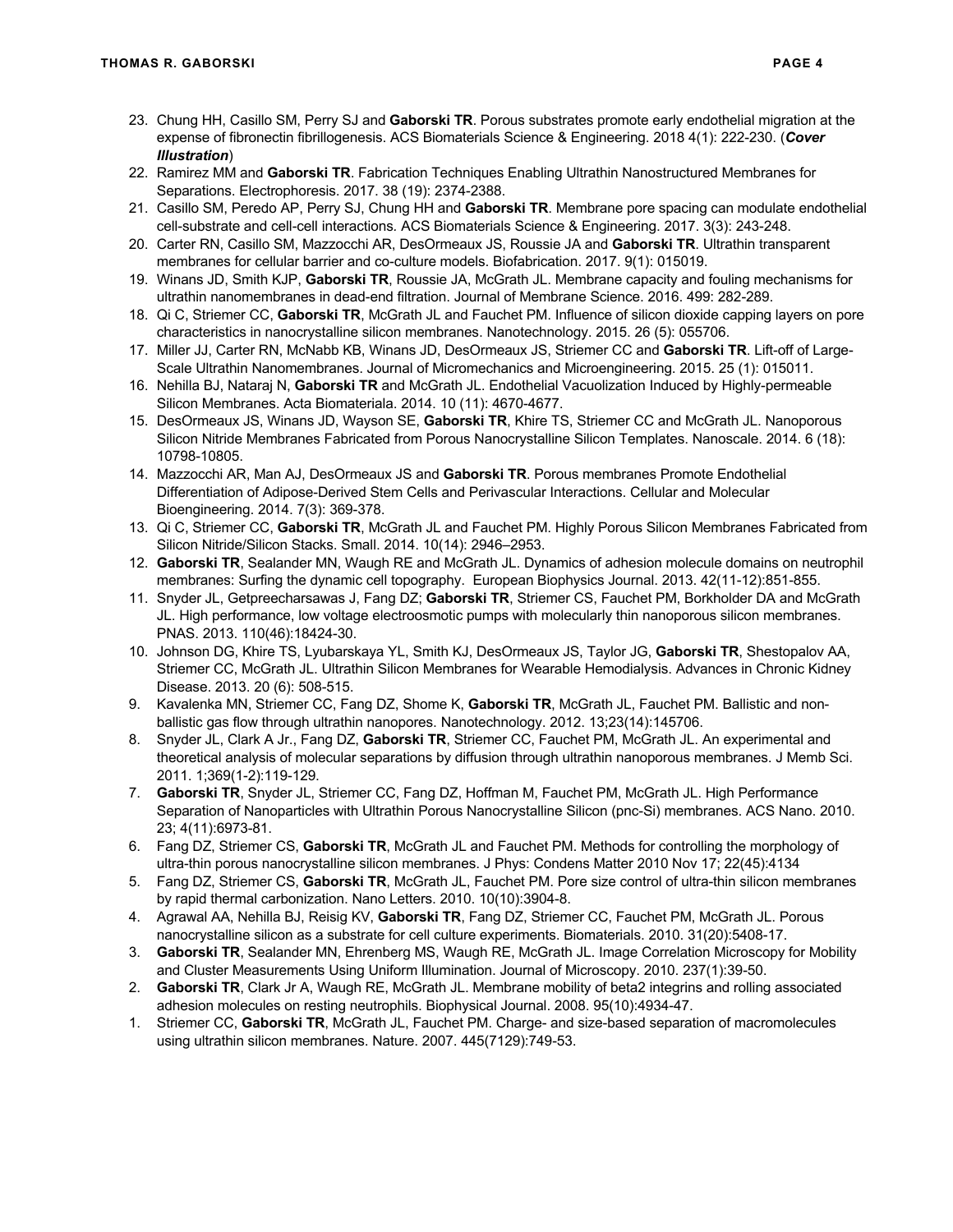## BOOK CHAPTERS

- 1. M Dehghani and **TR Gaborski**. Fluorescent Labeling of Extracellular Vesicles. Extracellular Vesicles Vol. 45. Methods of Enzymology. Academic Press, New York, 2020.
- 2. **TR Gaborski** and JL McGrath. Dynamics of the Neutrophil Surface During Emigration from Blood. Principles of Cellular Engineering: Understanding the Biomolecular Interface. Academic Press, New York, 2006.

## PATENTS (4 ISSUED, 3 ADDITIONAL APPLICATIONS)

- 4. CC Striemer, PM Fauchet, **TR Gaborski**, and JL McGrath, "Ultrathin Porous Nanoscale Membranes, Methods of Making, and Uses Thereof," US Patent No. 8,518,276, Issued May 27, 2013. (*Licensed*)
- 3. CC Striemer, PM Fauchet, **TR Gaborski**, and JL McGrath, "Ultrathin Porous Nanoscale Membranes, Methods of Making, and Uses Thereof," US Patent No. 8,182,590, Issued May 22, 2012. (*Licensed*)
- 2. JL McGrath, **TR Gaborski**, JL Snyder, CC Striemer, PM Fauchet, and M. Springer, "Cell Culture Devices Having Ultrathin Porous Membrane and Uses Thereof," US Patent No. 8,119,394, Issued February 21, 2012. (*Licensed*)
- 1. JL McGrath, IM Schwartz, M Bindschalder, M Ehrenberg, and **TR Gaborski**. "Nanofabrication using actin filaments." US Patent No. 7,193,054. Issued March 20, 2007.

## CONFERENCE PLATFORM PRESENTATIONS AND INVITED TALKS (2012-PRESENT)

- 27. Development of Nanopocket Membranes for the Purification and Fractionation of Extracellular Vesicle Subpopulations. Exosomes, Microvesicles and Other Extracellular Vesicles Keystone Symposia. Santa Fe, NM. November 2, 2022. (Invited)
- 26. Engineering the Ideal Membrane: in vitro Tissue Barrier and Cellular Co-Culture Models. University of Massachusetts - Amherst. Amherst, MA. March 24, 2022. (Invited)
- 25. Engineering the Ideal Membrane: in vitro Tissue Barrier and Cellular Co-Culture Models. Brandeis University. Waltham, MA. January 24, 2022. (Invited)
- 24. Development of Nanopocket Membranes for the Purification and Fractionation of Extracellular Vesicles. American Institute of Chemical Engineers Annual Meeting. Boston, MA. November 10, 2021.
- 23. Engineering the Ideal Membrane: in vitro Tissue Barrier and Cellular Co-Culture Models. Syracuse Biomaterials Institute. Syracuse, NY. October 20, 2021. (Invited)
- 22. Development of nanopocket membranes for tangential flow analyte capture (TFAC) of extracellular vesicles. North American Membrane Society Annual Meeting. Phoenix, AZ – Virtual. May 20, 2020.
- 21. Engineering porous membranes to optimize in vitro cellular barrier models. IEEE Nanomedicine. Waikiki, HI. December 4, 2018. (Invited)
- 20. Transparent Ultrathin Porous Membranes for Cellular Barrier & Co-Culture Models. Biomedical Engineering Department Seminar. Vanderbilt University. Nashville, TN. March 14, 2018. (Invited)
- 19. From Academia to Startup Life and Back Again. Biochemistry & Cellular and Molecular Biology Department Seminar Series. University of Tennessee. Knoxville, TN. February 28, 2018. (Invited)
- 18. Transparent Ultrathin Porous Membranes for Cellular Barrier & Co-Culture Models. Biomedical Engineering Department Seminar. University of Toledo. Toledo, OH. September 15, 2017. (Invited)
- 17. Capture and Release of Extracellular Vesicles on Nanoporous Membranes. ASME International Conference on Mini Micro and Nanochannels. Boston, MA. August 30, 2017.
- 16. Transparent and ultrathin nanomembranes for cellular barrier and co-culture models. Platform Talk. Biomedical Engineering Society Annual Meeting. Minneapolis, MN. October 7, 2016.
- 15. Focus Group. Foresight Institute Atomic Precision Workshop. Breakthrough Technologies for Energy. Palo Alto, CA. May 20-22, 2016. (Invited)
- 14. BME 6670 Bionanotechnology. Improving human health with nanotechnology A case study on hemodialysis. Cornell University. Ithaca, NY. November 17, 2015. (Invited Guest Lecture)
- 13. Ultrathin silicon-based nanomembranes for Biomedical Applications. Mechanical Engineering Department Seminar. University of Florida. Gainesville, FL. October 13, 2015. (Invited)
- 12. Ultrathin silicon-based nanomembranes can revolutionize biological separations and serve as advanced cell culture platforms. ASME International Conference on Nano-, Micro- and Mini-Channels. July 7, 2015. (Invited)
- 11. Ultrathin Membranes Promote Endothelial Differentiation of Adipose-Derived Stem Cells. Invited Presentation. World Stem Cell and Regenerative Medicine Congress. London, UK. May 22, 2015. (Invited)
- 10. BME 6670 Bionanotechnology. Improving human health with nanotechnology A case study on hemodialysis. Cornell University. Ithaca, NY. November 13, 2014. (Invited Guest Lecture)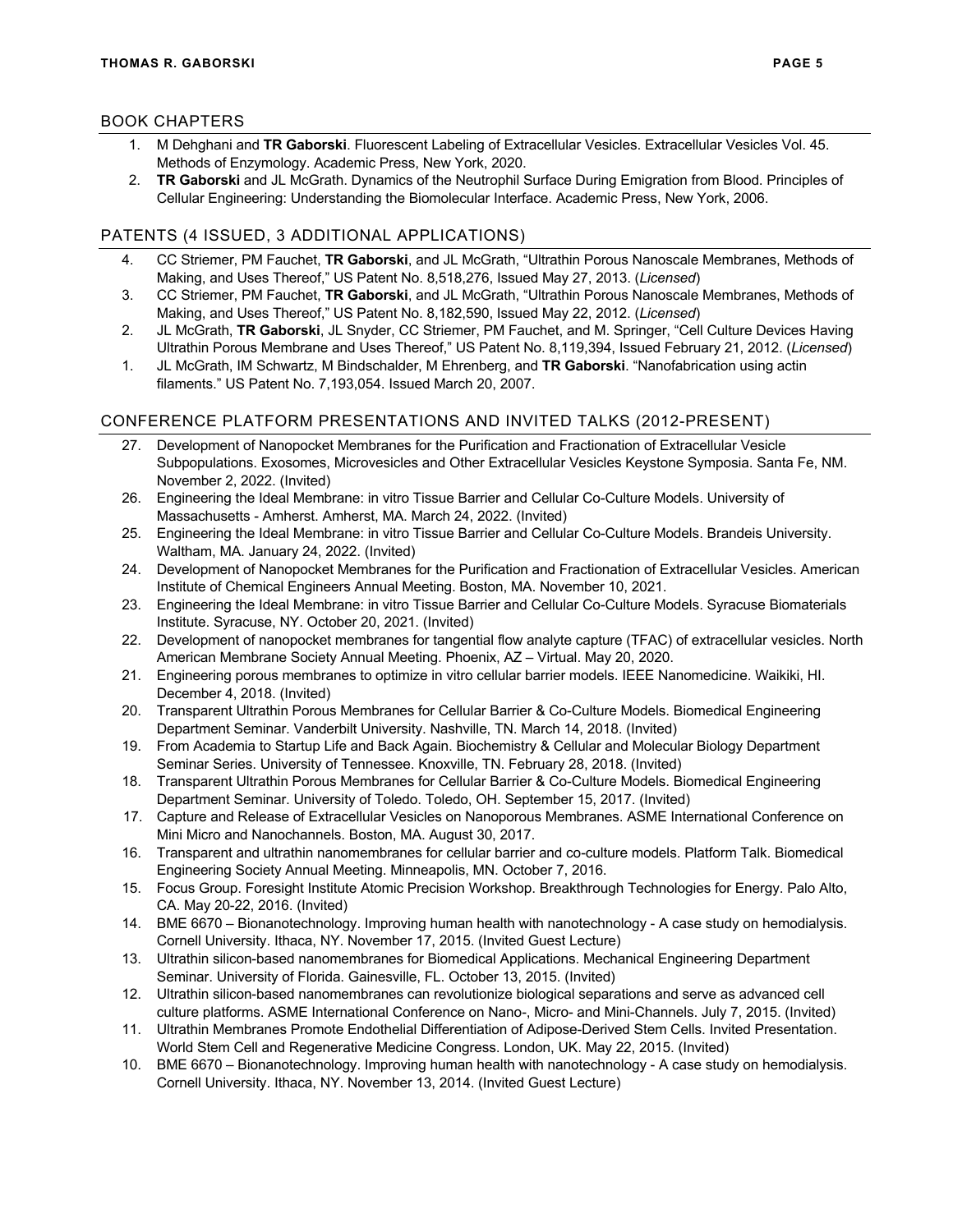- 9. Porous membranes Promote Endothelial Differentiation of Adipose-Derived Stem Cells and Perivascular Interactions. Young Innovator Award Session. Biomedical Engineering Society Annual Meeting. San Antonio, TX. October 25, 2014. (Invited)
- 8. BME 6670 Bionanotechnology. Improving human health with nanotechnology A case study on hemodialysis. Cornell University. Ithaca, NY. October 29, 2013. (Invited Guest Lecture)
- 7. Low-Voltage Electroosmotic Flow and DNA Shearing Using Ultrathin Nanoporous Silicon Membranes. Platform Talk. Biomedical Engineering Society Annual Meeting. Seattle, WA. September 28, 2013.
- 6. Highly Permeable, Transparent and Degradable Membranes for Tissue Scaffolding. Platform Talk. Microscopy and Microanalysis Annual Meeting. Indianapolis, IN. August 6, 2013.
- 5. Low voltage electroosmotic pumps for lab-on-a-chip applications using molecularly thin silicon membranes. IEEE Electronic Devices Society of Western NY Annual Meeting. November 14, 2012. (Invited Keynote Talk)
- 4. BME 6670 Bionanotechnology. Improving human health with nanotechnology A case study on hemodialysis. Cornell University. Ithaca, NY. October 16, 2012. (Invited Guest Lecture)
- 3. Dynamics of Adhesion Molecule Domains on Neutrophil Membranes. Microscopy & Microanalysis. Platform Talk. July 31, 2012. Phoenix, AZ.
- 2. Optically Transparent and Permeable Microarrays for Cellular Assays. Microscopy & Microanalysis. Platform Talk. August 1, 2012. Pheonix, AZ.
- 1. Panel Discussion. Biomedical Careers Panel Discussion. NIH NIBIB Training Grantees Meeting. Bethesda, MD. June 29, 2012. (Invited)

## EXTERNAL FUNDING

## **ACTIVE PROJECTS (6)**

### R21 GM146156 6/1/22-5/31/24

National Institutes of Health/NIGMS

**Development of size-selective capture and release membranes for purification of extracellular vesicles** The goals of this project are to size-selectively separate and purify human extracellular vesicle subpopulations through development of a nanomembrane device as well as incorporate inline technologies to remove contaminating lipoprotein nanoparticles commonly found in plasma.

## **Role: PI \$406,938 to Gaborski**

### Hank and Lynn Hopeman Foundation 4/1/22-3/31/23

**Understanding and Modulating the Permeability of the Blood-Brain-Barrier to Study Transport of Synthetic and Natural Biomolecules to the Brain** 

The goal of this feasibility project is to use our tissue-on-a-chip platform of the blood-brain barrier and our studies of the barrier breakdown to learn how we might intentionally and temporarily reduce barrier integrity to allow drugs to transit this barrier to treat neurological diseases. Additionally, we seek to understand whether extracellular vesicles may be constrained by the basement membrane matrix but released during barrier breakdown. **Role: PI \$100,000 to Gaborski**

R44GM137651

National Institutes of Health/NIGMS 3/1/22-2/28/24 **Commercializing the µSIM: A Modular Platform for the Development and Analysis of Barrier Tissue Models**  Gaborski's role as a Co-I is to develop and fabricate soft and more physiologically-relevant membranes for the membrane module.

**Role: Co-I; \$143,179 to Gaborski**

### R21 AI163782 6/9/21-5/31/23

National Institutes of Health/NIAID

### **Using nanopocket membranes to capture bacterial outer membrane vesicles from biofluids**

The goals of this project are to identify whether bacterial outer membrane vesicles (OMVs) could be a molecular diagnostic biomarker for sepsis *and* develop a rapid approach to isolate them from patient plasma. We seek to develop a straightforward high-purity and rapid separation technology that effectively isolates and purifies OMVs from biofluids, including plasma.

**Role: Multi-PI (Michel and Gaborski); \$208,501 to Gaborski**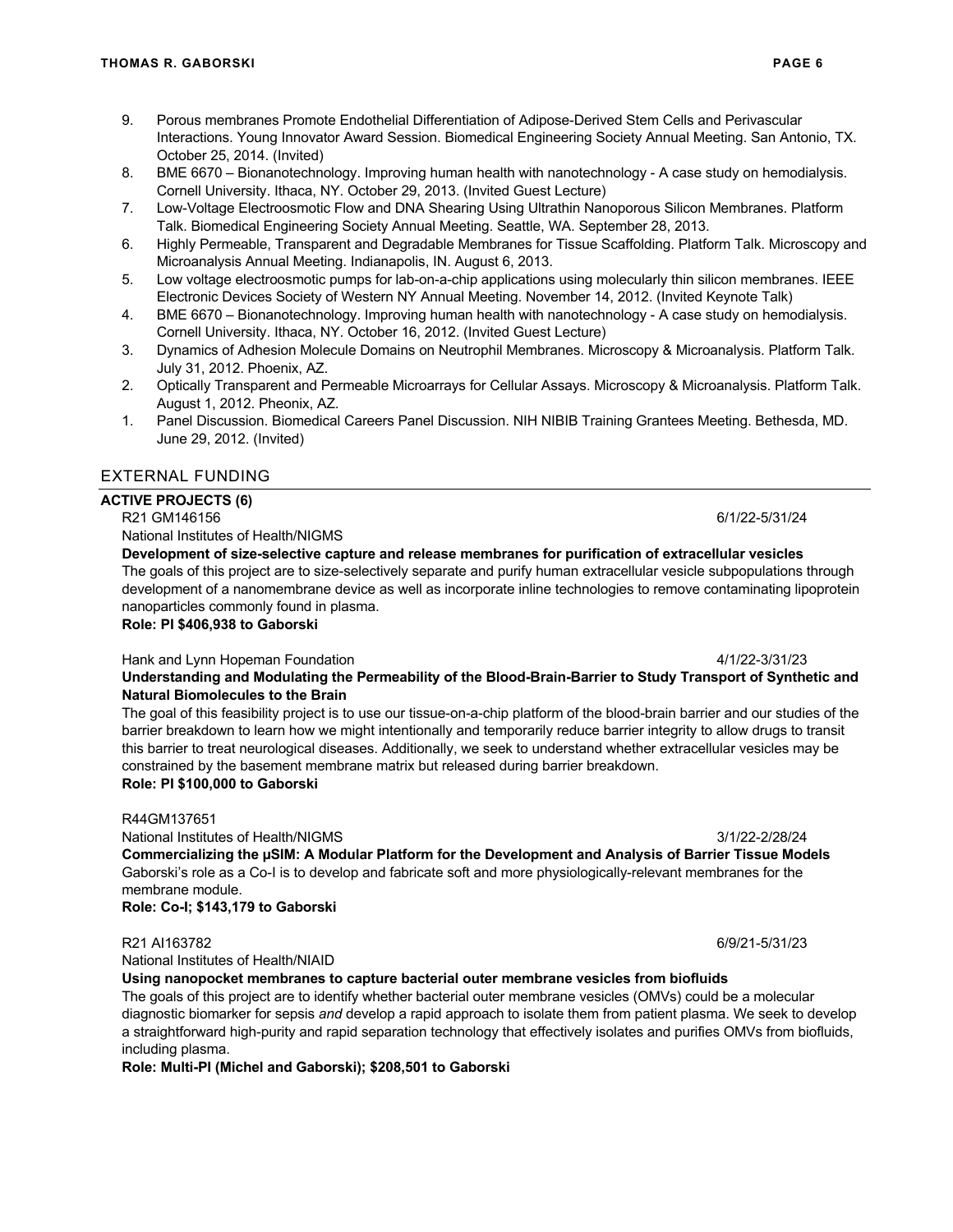Sartorius-Stedim Sponsored Research 6/1/21-12/31/22

**Feasibility of Size Measurement and Characterization of Nanoparticles Using a Sartorius Virus Counter**  The major goal of this project is to investigate the feasibility of characterizing nanoparticles and extracellular vesicles using a Sartorius Virus Counter (VC) instrument.

#### **Role: PI; \$281,733 to Gaborski**

R61 HL154249 (first two-year phase of a five-year project) 9/3/20-8/31/22 National Institutes of Health/NHLBI

**The μSiM-hNVU - a human BBB platform for the study of brain injury mechanisms during systemic infection**  The study of brain injury in sepsis and other forms of systemic inflammation is limited by a lack of in vitro tools that model the interface between the blood and brain. This project will address this unmet need by building a human neurovascular unit chip where circulating factors are introduced on the 'blood side' and a microglia report on inflammatory status on the 'brain side.'

**Role: Multi-PI (McGrath, Englehart, Gaborski, Singer and Waugh); \$289,783 to Gaborski**

### **COMPLETED PROJECTS AND EQUIPMENT SUPPLEMENTS (15)**

R35 GM119623 9/1/16-5/31/22

National Institutes of Health/NIGMS

#### **Transparent Ultrathin Nanomembranes for Barrier Cell Models and Novel Co-Culture Systems**

The goal of this work is to develop novel ultrathin membranes to improve and enable *in vitro* cellular barrier models and co-culture systems and optimize design through study of cell-substrate interactions. **Role: PI; \$1,815,287 to Gaborski**

National Institutes of Health/NIGMS **Administrative Equipment Supplement** This administrative equipment supplement supports the purchase of a dedicated parylene deposition system that will be used to produce ultrathin polymer films that will be developed into porous membranes.

**Role: PI; \$51,309 to Gaborski**

National Institutes of Health/NIBIB **Plasma clearance of water-soluble and albumin-bound toxins using graphene oxide nanoengineered laminates**  The goal of this work is to engineer graphene oxide membranes and adsorbent matrices to remove both water-soluble and albumin-bound toxins from blood to investigate the feasibility of use in hemodialysis and liver-assist devices.

## **Role: Multi-PI (Moghaddam and Gaborski); \$175,816 to Gaborski**

R35 GM119623-S4 2019 National Institutes of Health/NIGMS **Administrative Equipment Supplement**

This administrative equipment supplement supports the complete environmental control of an existing wide-field microscope and z-stack image acquisition for time-lapse imaging of 2D and 3D cellular transmigration across tissue barrier models.

**Role: PI; \$55,778 to Gaborski**

STTR Phase II 1660177 4/1/17-3/31/19

National Science Foundation

#### **Development of ultrathin silicon nitride nanomembrane for prototype dialysis modules targeted for home hemodialysis**

The goal of this work is to optimize lift-off of large sheets of ultrathin nanomembranes and incorporate membranes in miniature dialyzer cartridges for benchtop experiments and small animal trials and to purify cellular exosomes. **Role: Co-PI; \$79,332 to Gaborski**

R35 GM119623-S5 2020

R21 EB023527 7/15/17-4/30/20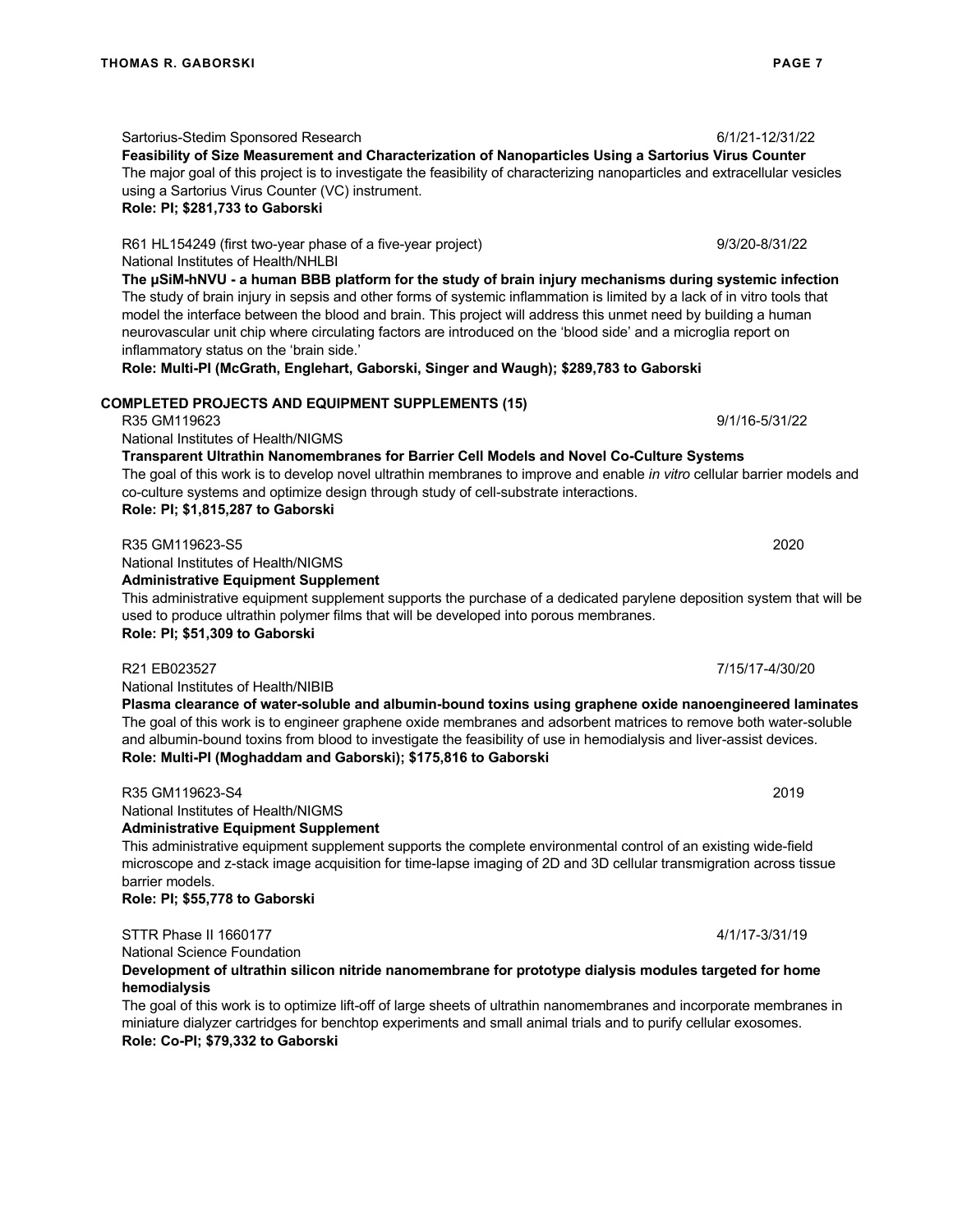R35 GM119623-S3 2018

NYSTAR/CEIS 1/1/13-8/31/13

National Institutes of Health/NIGMS

**Administrative Equipment Supplement** This administrative equipment supplement is funding the purchase of an ultracentrifuge to assist in the isolation and

**Cell and Tissue Technologies Laboratory**

#### purification of extracellular vesicles. This will support our work in studying the cellular communication in co-culture systems via microvesicles, exosomes and small signaling molecules.

#### **Role: PI; \$53,325 to Gaborski**

New York Empire State Economic Development Fund 2018

This NYESED award is funding the acquisition of specialized wet lab equipment to facilitate interaction between academic researchers and the private sector. Equipment includes a Nanoparticle Analyzer, Cell Culture and Molecular Biology tools.

**Role: Co-PI \$110,000**

STTR Phase I 1521373 7/1/15-8/31/16

National Science Foundation

**Development of ultrathin silicon nitride nanomembrane for prototype dialysis modules targeted for home hemodialysis**

The goal of this work was to optimize lift-off of large sheets of ultrathin nanomembranes and incorporate membranes in miniature dialyzer cartridges for benchtop experiments and small animal trials. **Role: Co-PI \$60,577 to Gaborski**

NYSTAR/CEIS 9/1/15-6/30/16 **Feasibility of Large Area Nanoporous Silicon Membranes for Bioprocess Filtration**

The goal of this work was to demonstrate the feasibility of using ultrathin nanomembranes in a custom tangential flow filtration device to purify and isolate biomolecules including exosomes.

**Role: PI; \$24,437 to Gaborski**

# NYSTAR/CEIS 12/1/14-3/31/15

**Feasibility of Large Area Nanoporous Silicon Membranes for Hemodialysis**

The goal of this work was to demonstrate the feasibility of creating large sheets of ultrathin nanomembranes using a MEMS lift-off approach and incorporating a patterned polymeric scaffold to provide mechanical support. **Role: Co-PI; \$26,064 to Gaborski**

**Cellular Co-Culture Microarrays for High-Throughput Screening** The goal of this work was to demonstrate the feasibility of a patterned hydrogel microarray supported on a porous

membrane for co-culture screening applications. **Role: PI; \$26,222 to Gaborski**

R43 RR033156 9/20/11-9/12 National Institutes of Health/NCRR

**Microfabricated porous TEM grids for improved phase contrast and CryoEM imaging**

The goal of this work was to demonstrate feasibility of a microfabrication technology for manufacturing Zernike phase plates for contrast enhancement in electron microscopy (EM) tomography and cryo-EM imaging. **Role: Multi-PI (Gaborski, Marko and Striemer); \$155,819 to Gaborski**

## R43 GM097792 9/01/11-5/31/12

National Institutes of Health/NIGMS

**Nanoporous membranes for cellular microarrays and in vitro assays**

The goal of this work was to develop miniaturized arrays for high-throughput cell-based drug screens and culture assays for cellular co-culture research including stem cell differentiation.

**Role: PI; \$184,665 to Gaborski**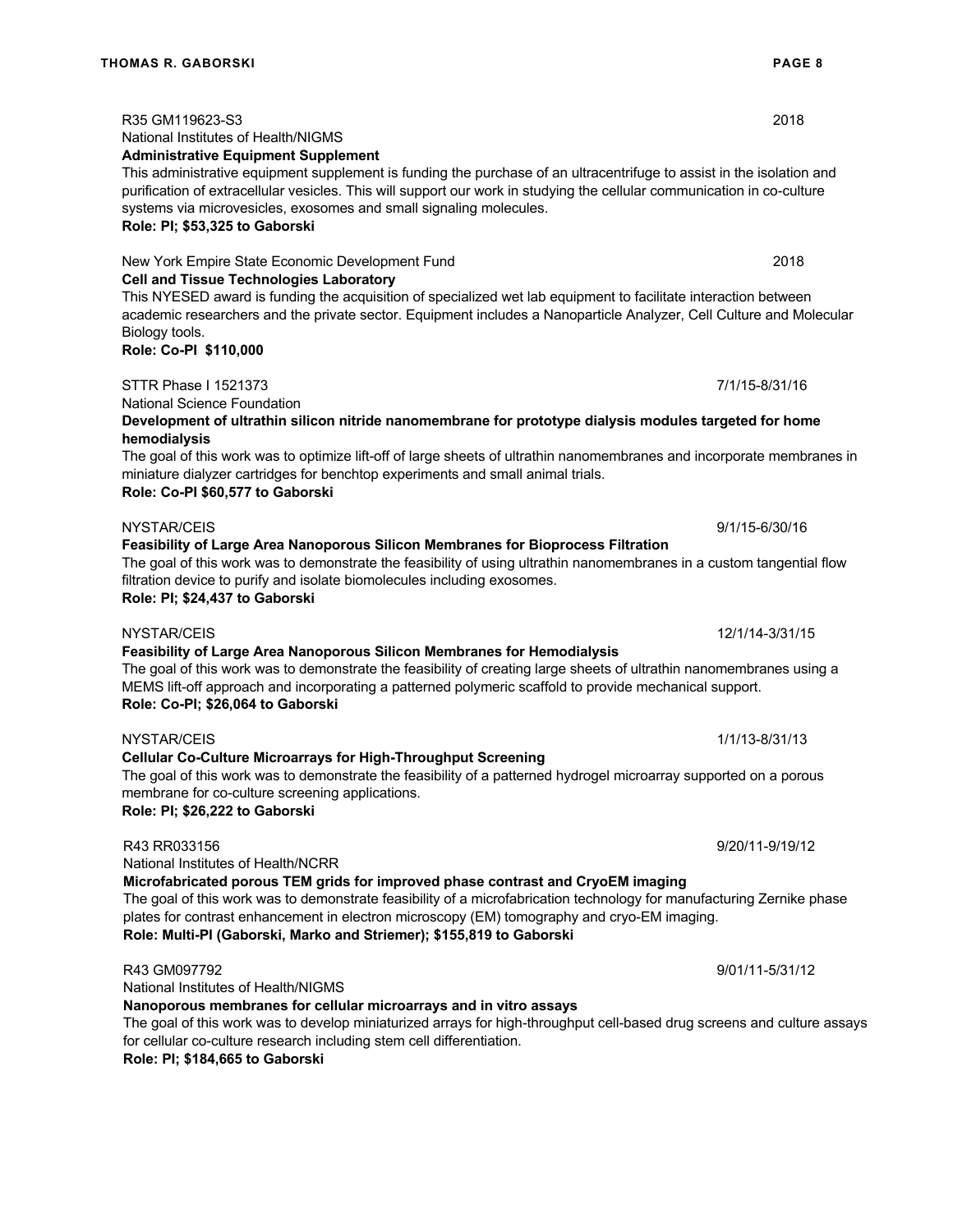R43 GM090498 9/01/10-10/31/11

National Institutes of Health/NIGMS

#### **Nanoporous silicon membranes for protein purification**

The goal of this proposal was to determine the feasibility of using a novel nanoporous membrane technology to rapidly purify and isolate proteins and other biomolecules.

#### **Role: PI; \$153,245 to Gaborski**

#### F31 EB005103 6/1/05-5/31/08

National Institutes of Health/NIBIB

**Analysis of physical mechanisms of cell adhesion** This individual predoctoral fellowship sponsored research into understanding the mechanisms of adhesion molecule mobility and topological positioning on human neutrophils.

**Role: Graduate Fellow; \$125,019 to Gaborski**

| SERVICE (ROCHESTER INSTITUTE OF TECHNOLOGY)                                                    |              |
|------------------------------------------------------------------------------------------------|--------------|
| Co-Chair of Search Committee for Assoc Provost & Dean of Graduate College                      | 2022         |
| Faculty Lead on Renovations of Engineering Hall for Nano Bio Labs and Instrumentation Facility | 2021-present |
| Co-Lead on Development of RIT Biomedical Engineering M.S. Degree                               | 2021-present |
| College of Engineering Graduate Curriculum Committee                                           | 2021-present |
| Biomedical and Chemical Engineering Ph.D. Program Awards Committee                             | 2020-Present |
| Biomedical and Chemical Engineering Ph.D. Program Admissions Committee Chair                   | 2020-Present |
| Director, Biomedical and Chemical Engineering Ph.D. Program                                    | 2020-Present |
| RIT   nano Cleanroom Advisory Committee                                                        | 2020-Present |
| Organizer and Lead of the Biomedical Engineering Research Seminar Series                       | 2019-Present |
| Institute Future of Faculty Committee                                                          | 2018-Present |
| Faculty Advisor to the RIT Cycling Team                                                        | 2012-Present |
| <b>BME Department Undergraduate Curriculum Committee</b>                                       | 2012-2020    |
| Science & Engineering Research Building Visioning Committee, Strategy Subcommittee Chair       | 2019-2020    |
| College of Engineering Research and Strategy Committee                                         | 2018-2020    |
| Chair of Faculty Search Committee, Biomedical Engineering, College of Engineering (2 openings) | 2018-2019    |
| Institute Research and Strategy Committee                                                      | 2017-2019    |
| <b>RIT BMES Club Faculty Advisor</b>                                                           | 2016-2018    |
| Faculty Search Committee, Biomedical Engineering, College of Engineering                       | 2016-2017    |
| Dean Search Committee, Kate Gleason College of Engineering                                     | 2015-2016    |
| <b>BME Co-op Faculty Liaison</b>                                                               | 2013-2016    |
| Faculty Search Committee, Biotechnology, School of Life Sciences                               | 2013-2014    |
| Faculty Search Committee (2 Openings), Biomedical Engineering, College of Engineering          | 2012-2013    |
| Faculty Search Committee (2 Openings), Biomedical Engineering, College of Engineering          | 2012         |
|                                                                                                |              |

#### SERVICE (EXTERNAL)

**Grant Proposal Panel and Study Section Reviewer**: National Institutes of Health (NIH) Innovative Molecular Analysis Technologies, NIH Innovative Biospecimen Science Technologies for Basic and Clinical Cancer Research, and National Science Foundation (NSF) Division of Civil, Mechanical, and Manufacturing Innovation.

**Ad hoc Grant Proposal Reviewer**: Natural Sciences and Engineering Research Council of Canada (NSERC), Israeli Ministry of Science, Technology and Space, and Netherlands Organization for Scientific Research.

**Journal Editorial Board Member**: Micromachines, Membranes.

**Past and Present Journal Reviewer**: ACS Applied Materials & Interfaces, ACS Biomaterials Science & Engineering, ACS Nano, Acta Biomaterialia, Biofabrication, Biophysical Journal, Biotechnology Advances, Biotechnology and Bioengineering, Cellular and Molecular Bioengineering, Electrophoresis, Journal of Extracellular Vesicles, Journal of Membrane Science, Lab on a Chip, Nanomedicine, Nature Communications, and Scientific Reports.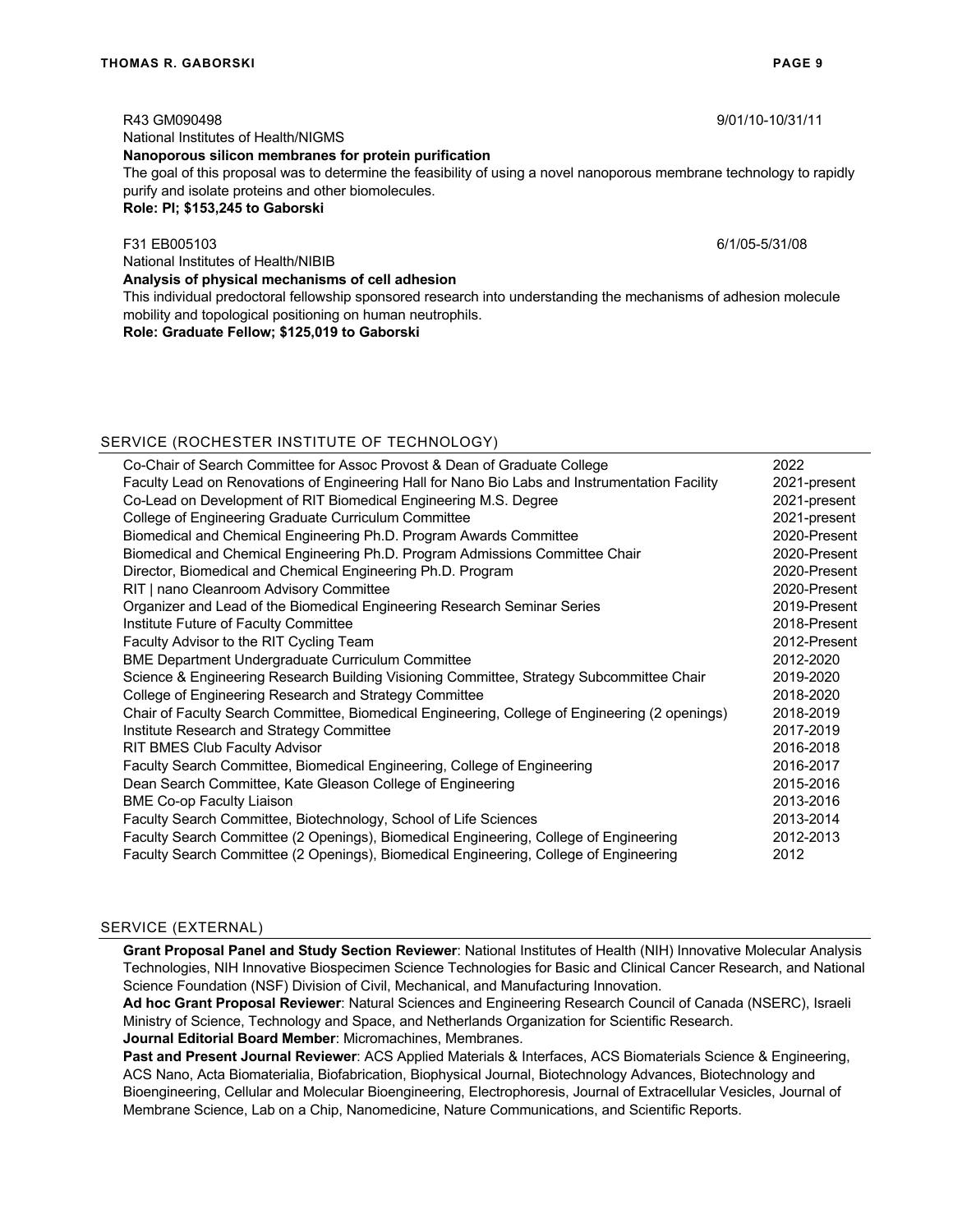| Founder and Co-Administrator, MidCareer PI Slack                                                | 2017-Present |
|-------------------------------------------------------------------------------------------------|--------------|
| Abstract reviewer for the Annual BMES Conference                                                | 2013-Present |
| Organizer & Chair – Transport in Membranes & Nanofluids Track, ASME ICNMM Annual Meeting        | 2016, 2017   |
| Co-Chair, Advances in Micro/Nano Manufacturing Platform Session, BMES Annual Meeting            | 2016         |
| Organizer of Demo Day @ RIT, Nanotechnology Summer Camp, Rochester Museum & Science Center 2014 |              |
| Co-Chair, Stem Cell Environments and Differentiation, BMES Annual Meeting                       | 2014         |
| Co-Chair, Mechanobiology and Stem Cell Translation Poster Session, BMES Annual Meeting          | 2014         |
| Co-Chair, Microphysiology Systems Platform Session, BMES Annual Meeting                         | 2013         |
| Rochester NanoDays Event, Rochester Museum & Science Center                                     | 2012-2015    |